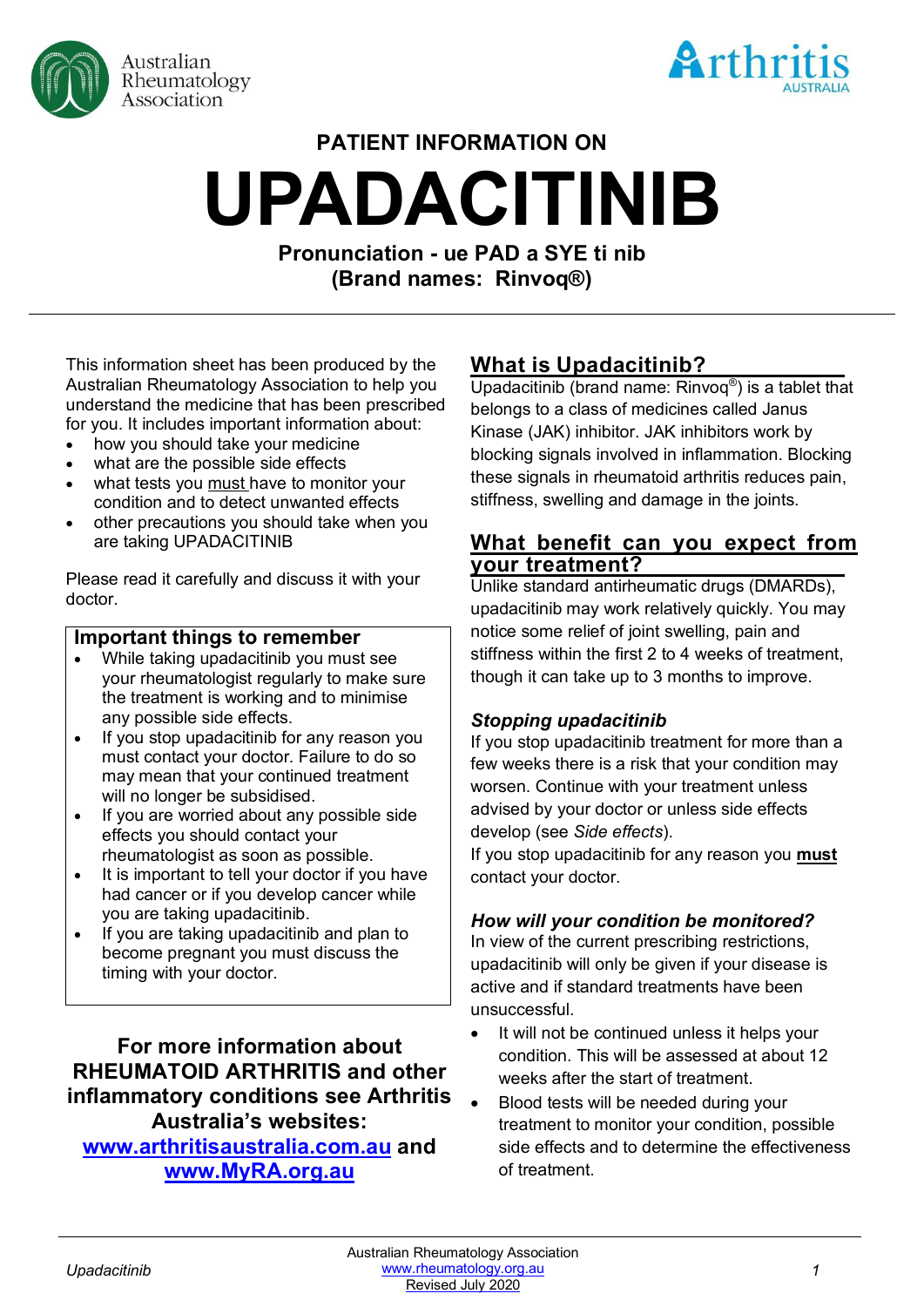The frequency of blood tests will depend on what other medicines you are taking and what other illnesses you might have. Your rheumatologist will determine the frequency of tests required.

# **How is Upadacitinib taken?**

Upadacitinib is taken by mouth in tablet form. It is a modified release tablet and must be swallowed whole. Do not crush, break, or chew it.

# *When should it be taken?*

Take this medicine with a full glass of water at the same time each day, swallow the tablet whole and do not crush, chew, or break it. It can be taken with or without food.

If you miss a dose: Take a dose as soon as you remember. If it is almost time for your next dose, wait until then and take a regular dose. Do not take extra medicine to make up for a missed dose.

# *What is the dosage?*

The usual dose for adults with rheumatoid arthritis is one 15 mg tablet taken orally once a day

#### *Can other medicines be taken with Upadacitinib?*

This medicine may be used alone or with other arthritis medicines including:

- Other Disease Modifying Anti Rheumatic Drugs (DMARDs) such as methotrexate;
- Steroid medicines such as prednisolone or cortisone injections into the joint;
- Anti-inflammatory medicines (NSAIDs) such as naproxen (Naprosyn®) or ibuprofen (Brufen®, Nurofen®);
- Simple pain medicines such as paracetamol.

There are separate information sheets for the medicines mentioned above.

# **Are there any side effects?**

You might experience side effects with your treatment. Tell your doctor if you notice side effects that you think are caused by this medicine. Many side effects disappear when upadacitinib treatment is stopped.

## *Most common possible side effects:*

The most common side effects reported are more frequent mild upper respiratory tract infections (common cold, sinus infections), nausea, cough,

and fever. More serious infections such as tuberculosis reactivation can also occur and screening for this is needed before starting upadacitinib. Infections may need treatment and upadacitinib may need to be stopped for a while if you develop infection, so it is important to contact your doctor for advice.

### *Less common or rare possible side effects:*

Blood clots in the veins of the legs or lungs and arteries are possible in some people taking upadacitinib.

Increases in lipid (cholesterol) levels have been noted in some patients when taking upadacitinib. This effect may be seen early in treatment and your doctor will monitor your blood results. *Liver function* abnormalities have been seen. It is recommended to have regular liver function tests. Upadacitinib increases the risk of getting shingles and vaccination for this should be discussed with your rheumatologist before starting treatment.

Tell your doctor if you get a painful skin rash with blisters as this can be a sign of shingles and you may have to stop the treatment and start medication for shingles straight away.

Upadacitinib may increase the chance of bowel perforation, though this is rare.

Tell your doctor or pharmacist immediately of any of side effects you experience.

# **What precautions are necessary?**

#### *Infections*

If you have an active infection of any kind, treatment with upadacitinib will not be started until the infection is treated successfully. If you have latent (inactive) tuberculosis (TB), preventative anti-TB treatment will need to be started at least 4 weeks before upadacitinib. The anti-TB treatment will usually need to be taken for 9 months.

## *Blood tests:*

Your doctor will do blood tests before you start taking upadacitinib and regularly while you take it. If there are changes in these blood test results your doctor may stop your upadacitinib treatment for a period of time.